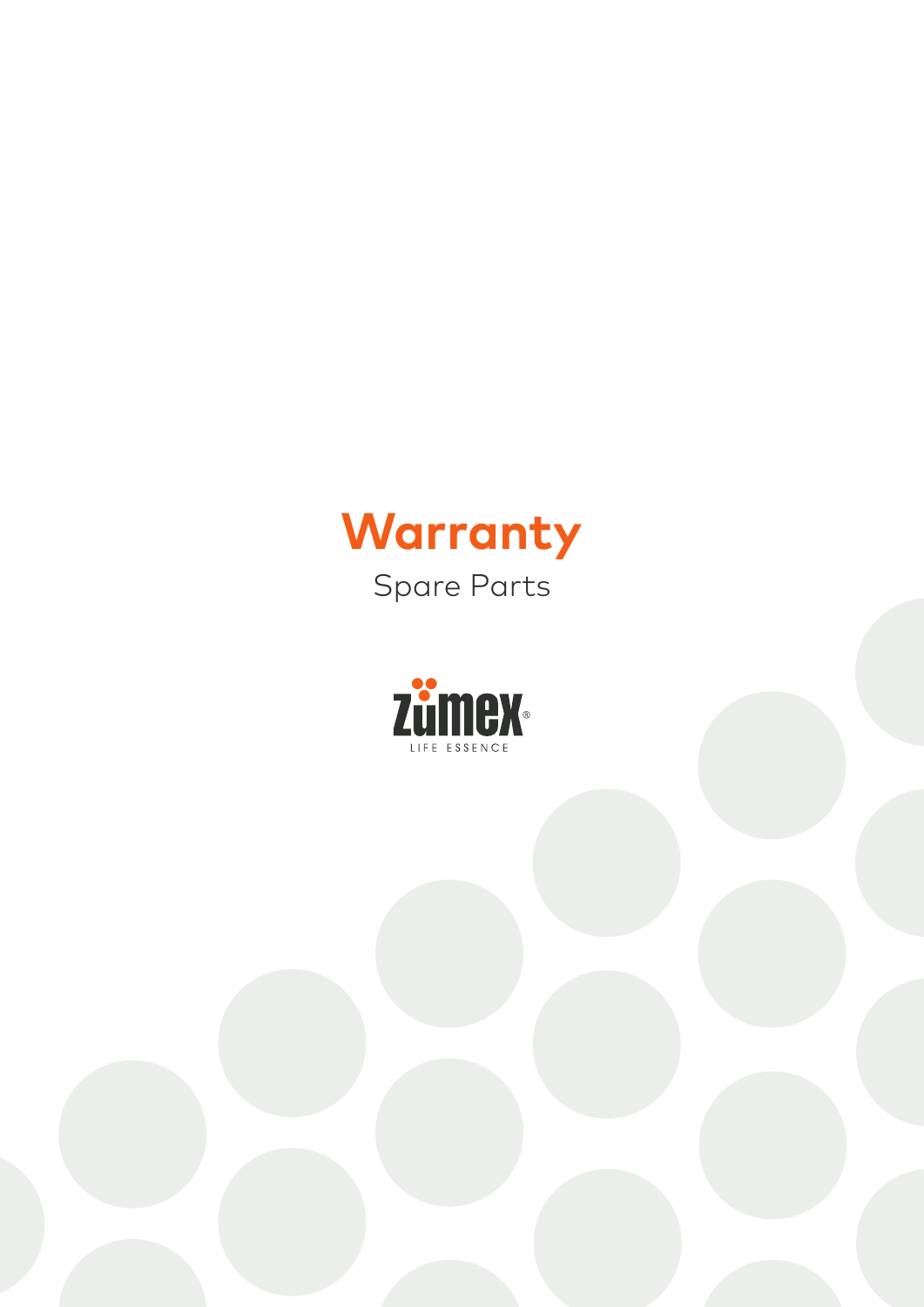

Thank you for purchasing an original Zumex spare part. We hope that our spare part will adapt perfectly to your needs and that it will work properly and for a long time.

The Zumex original spare parts are the same as those used in our equipment. They are submitted to the same quality controls as the original components installed in your equipment, satisfying the strictest regulatory requirements to guarantee the quality and safety of the spares.



\* See the range of certified products.

The warranty terms and conditions corresponding to your purchase of an original Zumex spare part are described in this document.

## **Basic Warranty Conditions**

Zumex guarantees the excellent quality of the original Zumex spare part you have purchased new and that it will be in good working order for 6 months as from the purchase date. This warranty exclusively covers Zumex original spare parts.

Please read this document carefully and if you have any doubts, please contact us at service@zumex.com

## **What does the warranty cover?**

This warranty comprises the right to replace the Zumex original spare part purchased new by you from Zumex Group S.A. free of charge, if such spare should have a manufacturing or assembly defect or operating fault, so long as this is due to a manufacturing fault that represents a deficiency in its normal operation. It shall not cover a refund of the purchase price under any circumstances.

Zumex may ask you, at any time, to send the faulty part whose replacement you are requesting, in order for Zumex to verify the defect. Its shipment will be a compulsory requirement for the validity of this warranty. If it is indeed a manufacturing defect, the part will be replaced and the costs derived from this process will be assumed by Zumex.

For this Zumex warranty to become effective, you must provide proof of the date of purchase of the Zumex original spare part, via the relative purchase invoice.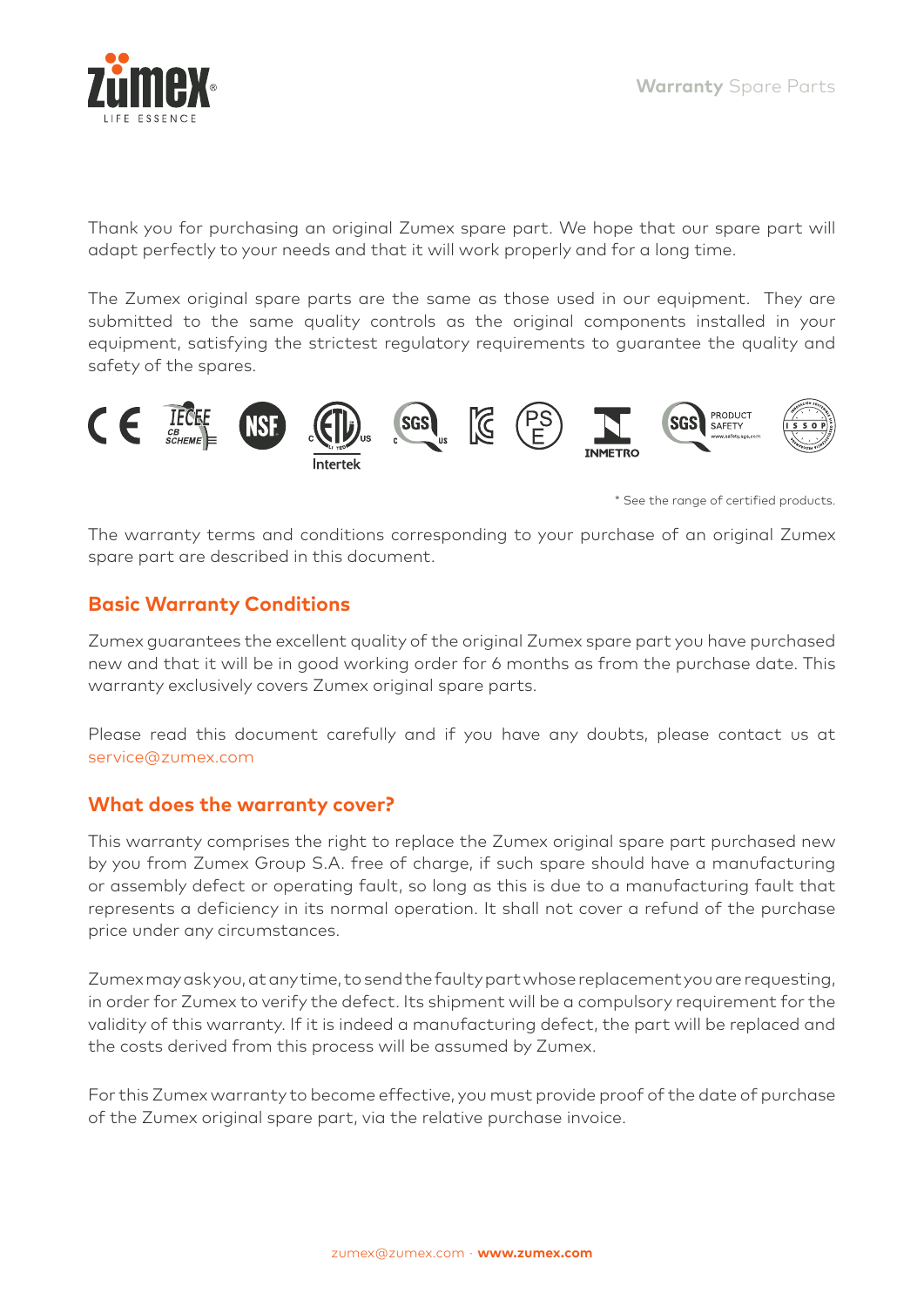

## **What does the warranty not cover?**

Given that Zumex, as manufacturer of the original spare part, cannot assume responsibility for certain aspects not related to our activity, there are certain faults and damage that this warranty cannot cover.

Please inspect the state of the Zumex original spare part purchased on delivery, and check that it is the right one before installing it. Remember that a bad diagnosis may cause the spare part purchased not to work correctly or the incorrect operation of the equipment. Any flaw, damage or operating deficiency, caused by mistakes in selecting the spare part, by inadequate installation or improper use of the spare part, will result in the loss of coverage of this warranty and of the warranty of the equipment that this spare part is installed in.

If you do not send the faulty part when requested by Zumex to verify the defect, this warranty will lose its validity.

In any case, the following are excluded from the coverage of this warranty:

- The service provision (travel), manpower and transport concepts, which may possibly arise in those cases deemed appropriate by Zumex.
- Faults or damages caused to the spare part, not attributable to its design or manufacture, but caused by external conditions, flaws caused by knocks or impacts, da-mage due to climate conditions or other natural phenomena, as well as external influences such as voltage and/or pressure surges.
- Faults or damage to the spare part caused by improper use or use contrary to the purpose defined by the manufacturer, due improper handling, to the use of inappropriate chemical agents or washing products, to damage caused by chemical or electrochemical effects of the water, as well as due to incorrect installation or assembly, due to general unusual environmental conditions or to improper maintenance of the equipment, due to failure to observe the care and cleaning tasks according to the instructions for use.
- Replacement or repair of parts affected by wear, included in the normal maintenance and cleaning of the equipment; and those that the manufacturer recommends should be replaced within a specific period of time or number of work cycles.
- Replacement or repair of fragile parts and/or plastic parts (for example wedges, handles, covers, contai-ners, spouts, etc.) when their fault or breakage is not attributable to a manufacturing defect.

Finally, the warranty would be cancelled if the spare part is installed in equipment in which non-original Zumex parts are also installed or additional parts or accessories that are not Zumex originals are used.